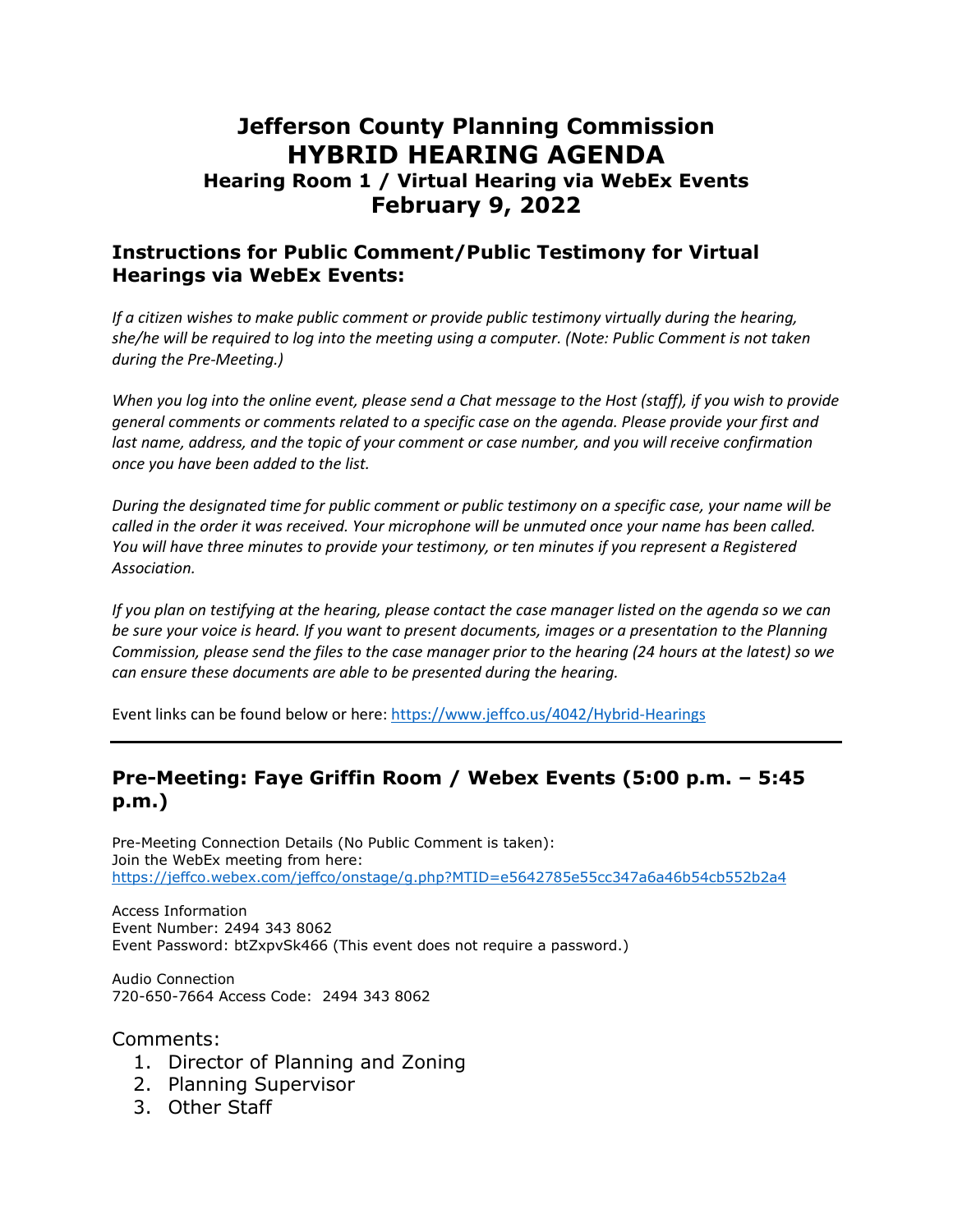- 4. Legal Counsel
- 5. Administrative Assistant
- 6. Planning Commission
- 7. Yelena Onnen, Transportation & Engineering

Overview of Public Hearing (case review)

### **Hearing: Hearing Room 1 / Webex Events (Approximately 6:15 p.m.)**

PC Hearing Connection Details: Join the WebEx meeting from here: <https://jeffco.webex.com/jeffco/onstage/g.php?MTID=e1bf36ee4cbbb8f8da1830e30a51f6457>

Access Information Event Number: 2490 073 9123 Event Password: Jqv2Spetp28 (This event does not require a password.)

Audio Connection 720-650-7664 Access Code: 2490 073 9123

1. **Call to Order**

#### 2. **Pledge of Allegiance**

#### 3. **Discussion of Virtual Meeting Procedures**

#### 4. **Citizen Comments**

A short period for members of the public to appear without being scheduled ahead of time to make comments on planning matters not before the Commission at this time.

5. **Approval of minutes** *– January 26, 2022*

# **Agenda Items:**

### **Consent Agenda**

| 21-135510RZ              | Rezoning                                                                                             |
|--------------------------|------------------------------------------------------------------------------------------------------|
| <b>Case Name:</b>        | Dakota Ridge ODP Amendment No. 1                                                                     |
| <b>Owner/Applicant:</b>  | Meritage Homes of Colorado, Inc., an Arizona<br>corporation                                          |
| Location:                | 11415 W Belleview Avenue                                                                             |
|                          | Lots 1-72 and Tracts A-4, Dakota Ridge Subdivision                                                   |
|                          | Section 16, Township 5 South, Range 69 West                                                          |
| <b>Approximate Area:</b> | $6.01$ acres                                                                                         |
| <b>Purpose:</b>          | To amend the existing Planned Development<br>(PD) to modify the required front and side<br>setbacks. |
| <b>Case Manager:</b>     | Kristen Cowan                                                                                        |